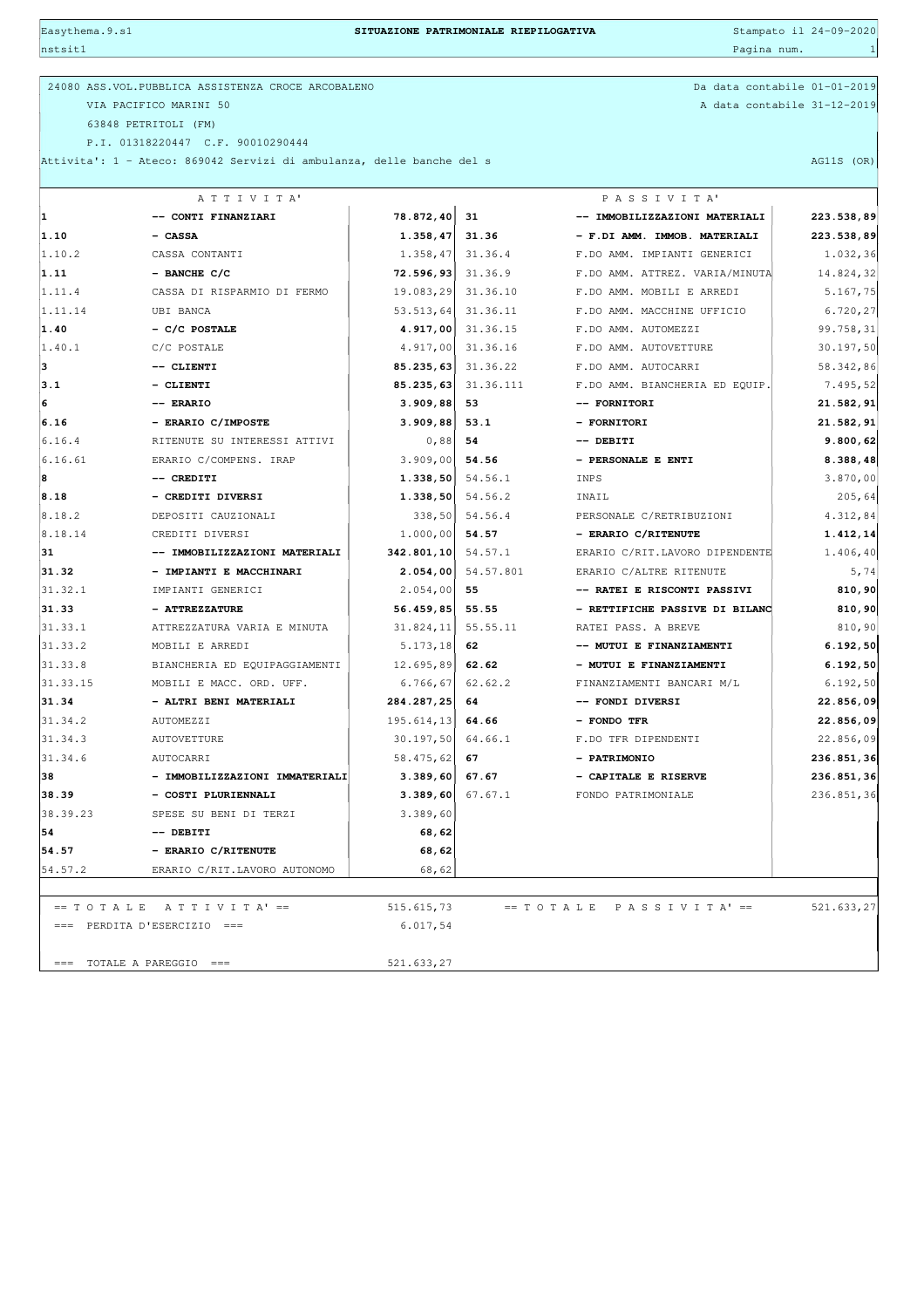| Easythema. 9.s1 |                                                                       | SITUAZIONE DI REDDITO RIEPILOGATIVA |                       |                                | Stampato il 24-09-2020 |  |  |
|-----------------|-----------------------------------------------------------------------|-------------------------------------|-----------------------|--------------------------------|------------------------|--|--|
| nstsit1         |                                                                       |                                     |                       | Pagina num.                    | $\mathbf{2}$           |  |  |
|                 | 24080 ASS.VOL. PUBBLICA ASSISTENZA CROCE ARCOBALENO                   |                                     |                       | Da data contabile 01-01-2019   |                        |  |  |
|                 | VIA PACIFICO MARINI 50                                                |                                     |                       | A data contabile 31-12-2019    |                        |  |  |
|                 | 63848 PETRITOLI (FM)                                                  |                                     |                       |                                |                        |  |  |
|                 | P.I. 01318220447 C.F. 90010290444                                     |                                     |                       |                                |                        |  |  |
|                 | Attivita': 1 - Ateco: 869042 Servizi di ambulanza, delle banche del s |                                     |                       |                                | AG11S (OR)             |  |  |
|                 | COSTI<br>E SPESE                                                      |                                     |                       | RICAVI<br>E<br>RENDITE         |                        |  |  |
| 72              | -- COSTI E ACQUISTI                                                   | 252.947,16                          | 80                    | -- RICAVI                      | 246.929,62             |  |  |
| 72.72           | - ACQUISTI PER LA PRODUZIONE                                          | 3.745,86                            | 80.82                 | - RICAVI PER PRESTAZIONI       | 186.100,94             |  |  |
| 72.72.3         | ACQUISTI MATERIALI DI CONSUMO                                         |                                     | 15,86 80.82.805       | TRASPORTI SANITARI ORDINARI    | 55.260,42              |  |  |
| 72.72.802       | ACQUISTI MATERIALI SANITARIO                                          |                                     | $3.730,00$ 80.82.806  | TRASPORTI STAND-BY             | 112.413,52             |  |  |
| 72.74           | - ACQUISTI DIVERSI PRODUZIONE                                         |                                     | $1.185, 51$ 80.82.808 | TRASPORTI OSPEDALIERI PRIVATI  | 1.340,00               |  |  |
| 72.74.2         | ATTREZZATURA SANITARIA                                                |                                     | $617,74$ 80.82.811    | TRASPORTI PER DIALISI          | 3.689,00               |  |  |
| 72.74.802       | CANONI ASSISTENZA SOFTWARE                                            |                                     | 567,77 80.82.814      | TRASPORTI PER RADIOTERAPIA     | 7.140,00               |  |  |
| 72.77           | - UTENZE E SERVIZI                                                    | 4.259,07                            | 80.82.819             | ASSISTENZA SANITARIA MANIFESTA | 6.258,00               |  |  |
| 72.77.3         | SPESE TELEFONICHE                                                     | 3.388, 13                           | 80.85                 | - PROVENTI FINANZIARI          | 3,38                   |  |  |
| 72.77.10        | MANUTENZIONI MACCHINE UFFICIO                                         | 47,74                               | 80.85.1               | INTERESSI ATTIVI BANCARI       | 3,38                   |  |  |
| 72.77.90        | COMMISSIONI, SERVIZI BANCARI E                                        | 823, 20                             | 80.87                 | - RICAVI E PROVENTI DIVERSI    | 60.825,30              |  |  |
| 72.78           | - MANUTENZIONI E RIPARAZIONI                                          | $14.316, 17$ 80.87.11               |                       | SOPRAVVENIENZE ATTIVE          | 4.553,65               |  |  |
| 72.78.5         | MAN.RIP. AUTOMEZZI                                                    | 14.277,47 80.87.14                  |                       | ABBUONI E ARROTONDAM. ATTIVI   | 29,08                  |  |  |
| 72.78.50        | MANUTENZIONI E RIPARAZIONI                                            |                                     | 38,70 80.87.802       | OBLAZIONI                      | 18.222,60              |  |  |
| 72.80           | - ESERCIZIO AUTOMEZZI                                                 |                                     | 34.014,34 80.87.806   | RINNOVO TESSERE                | 3.900,00               |  |  |
| 72.80.1         | CARB. E LUBR. AUTOMEZZI                                               |                                     | 21.153,54 80.87.810   | OBLAZIONI IN MEMORIA           | 3.607,74               |  |  |
| 72.80.2         | ASSICURAZIONI AUTOMEZZI                                               |                                     | 11.786,00 80.87.811   | OBLAZIONI PER TRASPORTI SANITA | 10.436,60              |  |  |
| 72.80.3         | SPESE VARIE AUTOMEZZI                                                 | 74,00                               | 80.87.820             | TRASPORTI IN CONVENZIONE CON E | 9.285,00               |  |  |
| 72.80.4         | TASSE CIRCOLAZIONE AUTOMEZZI                                          | 197,67                              | 80.87.824             | PROVENTI PER 5 PER MILLE       | 6.053, 63              |  |  |
| 72.80.5         | AUTOSTRADE AUTOMEZZI                                                  | 545, 81                             | 80.87.826             | CONTRIBUTO ANNUALE COMUNI      | 4.737,00               |  |  |
| 72.80.806       | REVISIONE AUTOMEZZI                                                   | 257,32                              |                       |                                |                        |  |  |
| 72.81           | - COSTO PERSONALE DIPENDENTE                                          | 107.825,72                          |                       |                                |                        |  |  |
| 72.81.1         | RETR. LORDE<br>PERS.PRODUTTIVO                                        | 72.447,75                           |                       |                                |                        |  |  |
| 72.81.2         | ONERI SOCIALI PERS. PRODUTTIVO                                        | 20.988,31                           |                       |                                |                        |  |  |
| 72.81.17        | ARRETRATI SU RETRIBUZIONI                                             | 7.417,27                            |                       |                                |                        |  |  |
| 72.81.30        | SPESE PER VISITE MEDICHE                                              | 112,00                              |                       |                                |                        |  |  |
| 72.81.45        | CONTRIBUTI INAIL                                                      | 1.540,39                            |                       |                                |                        |  |  |
| 72.81.704       | QUOTE TFR                                                             | 5.320,00                            |                       |                                |                        |  |  |
| 72.82           | - COSTI DIVERSI DEI DIPENDENTI                                        | 1.997,07                            |                       |                                |                        |  |  |
| 72.82.2         | ADDESTRAMENTO E FORMAZIONE                                            | 1.539,64                            |                       |                                |                        |  |  |
| 72.82.801       | ABBIGLIAMENTO DI SOCCORSO                                             | 457,43                              |                       |                                |                        |  |  |
| 72.83           | - SPESE COMMERCIALI E VENDITA                                         | 43,79                               |                       |                                |                        |  |  |
| 72.83.5         | SPESE COMMERCIALI VARIE                                               | 43,79                               |                       |                                |                        |  |  |
| 72.84           | - SERVIZI E CONSULENZE                                                | 38.827,81                           |                       |                                |                        |  |  |
| 72.84.1         | CONSULENZE TECNICHE                                                   | 1.100,00                            |                       |                                |                        |  |  |
| 72.84.11        | ELABORAZIONI DATI                                                     | 6.036,56                            |                       |                                |                        |  |  |
| 72.84.22        | COMPENSI OCCASIONALI                                                  | 31.691,25                           |                       |                                |                        |  |  |
| 72.85           | - LOCAZIONI, AFFITTI E CANONI                                         | 9.600,00                            |                       |                                |                        |  |  |
| 72.85.1         | LOCAZIONE IMMOBILI                                                    | 9.600,00                            |                       |                                |                        |  |  |
| 72.86           | - SPESE AMMINISTRATIVE                                                | 1.224,13                            |                       |                                |                        |  |  |
| 72.86.1         | CANCELLERIA VARIA                                                     | 1.069,33                            |                       |                                |                        |  |  |
| 72.86.3         | POSTALI                                                               | 154,80                              |                       |                                |                        |  |  |
| 72.87           | - SPESE GENERALI                                                      | 9.873,88                            |                       |                                |                        |  |  |
| 72.87.6         | LIBRI E RIVISTE                                                       | 383,70                              |                       |                                |                        |  |  |
| 72.87.7         | SPESE GENERALI VARIE                                                  | 253,71                              |                       |                                |                        |  |  |
| 72.87.8         | ABBUONI E ARROTONDAM. PASSIVI                                         | 5,48                                |                       |                                |                        |  |  |
| 72.87.50        | COSTI DI ALTRI ESERCIZI                                               | 549,00                              |                       |                                |                        |  |  |
| 72.87.802       | QUOTA ASSOCIATIVA ANPAS                                               | 3.763,89                            |                       |                                |                        |  |  |
| 72.87.803       | SPESE GESTIONE SEDE                                                   | 2.118,10                            |                       |                                |                        |  |  |
| 72.87.805       | ASSICURAZIONI INFORTUNI E MALA                                        | 1.700,00                            |                       |                                |                        |  |  |
| 72.87.807       | ASSICURAZIONI INCENDIO SEDE                                           | 1.100,00                            |                       |                                |                        |  |  |
| 72.89           | - AMM. ORD. BENI MATERIALI                                            | 20.387,21                           |                       |                                |                        |  |  |
| 72.89.4         | AMM.ORD. MOBILI E ARREDI                                              | 10, 33                              |                       |                                |                        |  |  |